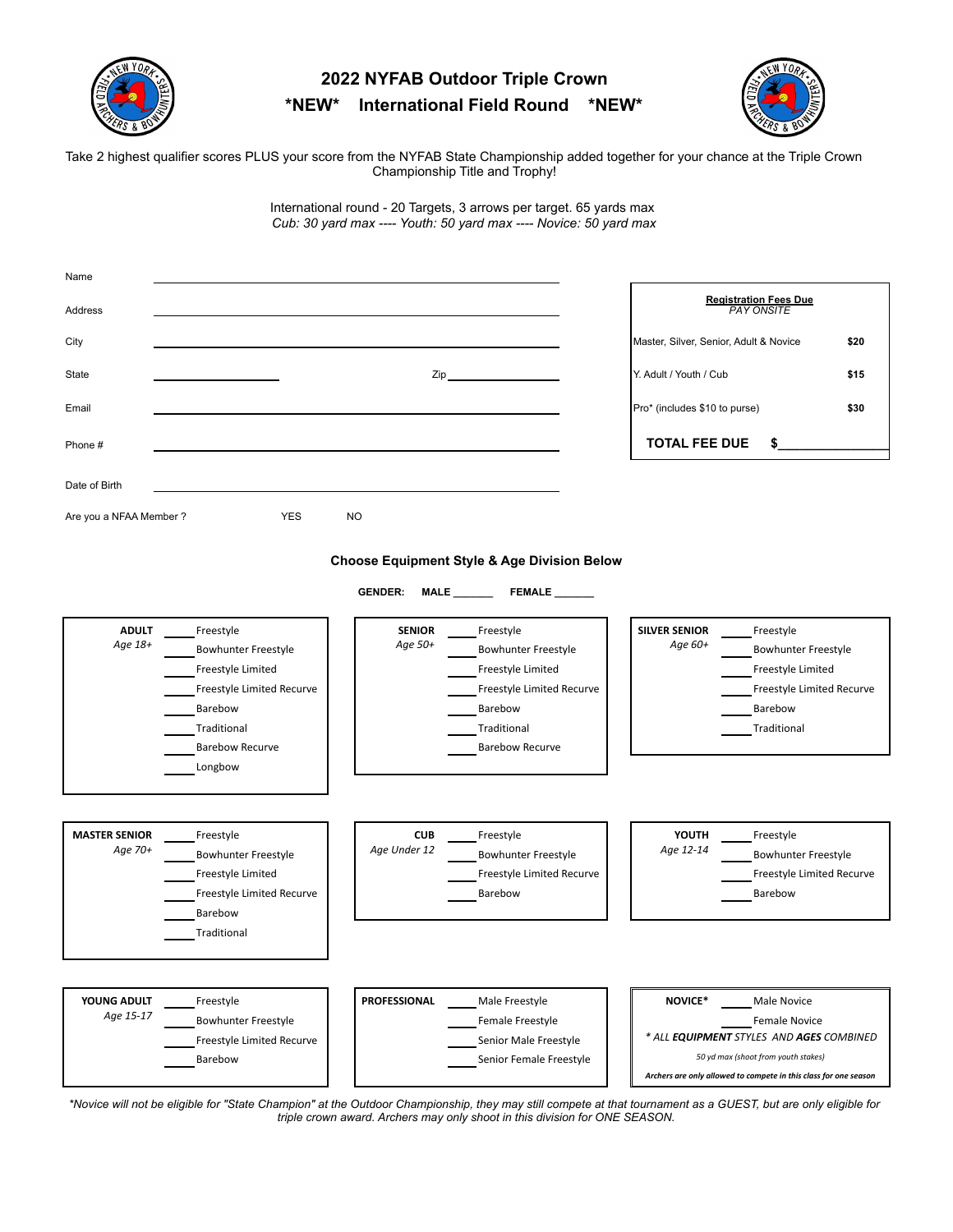# **Waiver/Release ARCHERY ASSOCIATION WAIVER AND RELEASE OF LIABILITY READ BEFORE SIGNING**

In consideration of being allowed to participate in any way in **NY Field Archers & Bowhunters Assoc Inc**

events and activities, the undersigned acknowledges, appreciates, and agrees that:

- 1) The risk of injury from archery and other known and unknown events and activities and/or the use of the related buildings, structures, equipment, automobiles, firearms, weapons, ATV's, boats, tree stands, roads, bodies of water, land and all other real and personal property whether owned by archery club or others is significant, including the potential for permanent paralysis and death, and while particular rules, equipment, and personal discipline may reduce this risk, the risk of serious injury does exist; and,
- 2) I acknowledge and agree that the use of archery equipment, firearms and other weapons by myself or others on club premises or otherwise are inherently dangerous and high risk activities whether such archery equipment, firearms or weapons are discharged by myself or others; and
- 3) I KNOWINGLY AND **FREELY** ASSUME ALL SUCH RISKS, both known and unknown, EVEN **IF** ARISING FROM THE **NEGLIGENCE** OF THE RELEASEES or others, and assume full responsibility for my participation; and,
- 4) I willingly agree to comply with the stated and customary terms and conditions for participation. If, however, I observe any unusual significant hazard during my presence or participation, I will remove myself from participation and bring such to the attention of the nearest official immediately; and,
- 5) I, for myself and on behalf of my heirs, assigns, personal representatives and next of kin, HEREBY RELEASE AND HOLD HARMLESS **NYFAB and** (Legal Name of your archery club) its officers, directors, officials, agents, employees, volunteers, members, guests, other participants, sponsoring agencies, sponsors, advertisers, and if applicable, owners and lessors of real property and personal property used to conduct the events and activities ("RELEASEES"), WITH RESPECT TO ANY AND ALL INJURY, DISABILITY, DEATH, or loss or damage to person or property, WHETHER ARISING FROM THE NEGLIGENCE OF THE RELEASEES OR OTHERWISE, TO THE FULLEST EXTENT PERMITTED BY LAW.

**I HAVE READ THIS RELEASE OF LIABILITY AND ASSUMPTION OF RISK AGREEMENT, FULLY UNDERSTAND ITS TERMS, UNDERSTAND THAT I HAVE GIVEN UP SUBSTANTIAL RIGHTS BY SIGNING IT, AND SIGN IT FREELY AND VOLUNTARILY WITHOUT ANY INDUCEMENT.**

Participant' Name

Participant's Signature

Date Signed:

### **FOR PARTICIPANTS OF MINORITY AGE (UNDER AGE 18 AT THE TIME OF PARTICIPATION)**

This is to certify that I, as parent/guardian with legal responsibility for this participant, do consent and agree to his/her release as provided above of all the Releasees, and for myself, my heirs, assigns, and next of kin, I release and agree to indemnify and hold harmless the Releasees from any and all liabilities incident to my minor child's involvement or participation in these events and activities and/or the use of related real and personal property as provided above, EVEN IF ARISING FROM THEIR NEGLIGENCE.

Name of Parent/Guardian

Parent/Guardian Signature

Emergency Phone Number:  $($ 

Date Signed:

© 1998-2014 Sadler & Company, Inc. All Rights Reserved.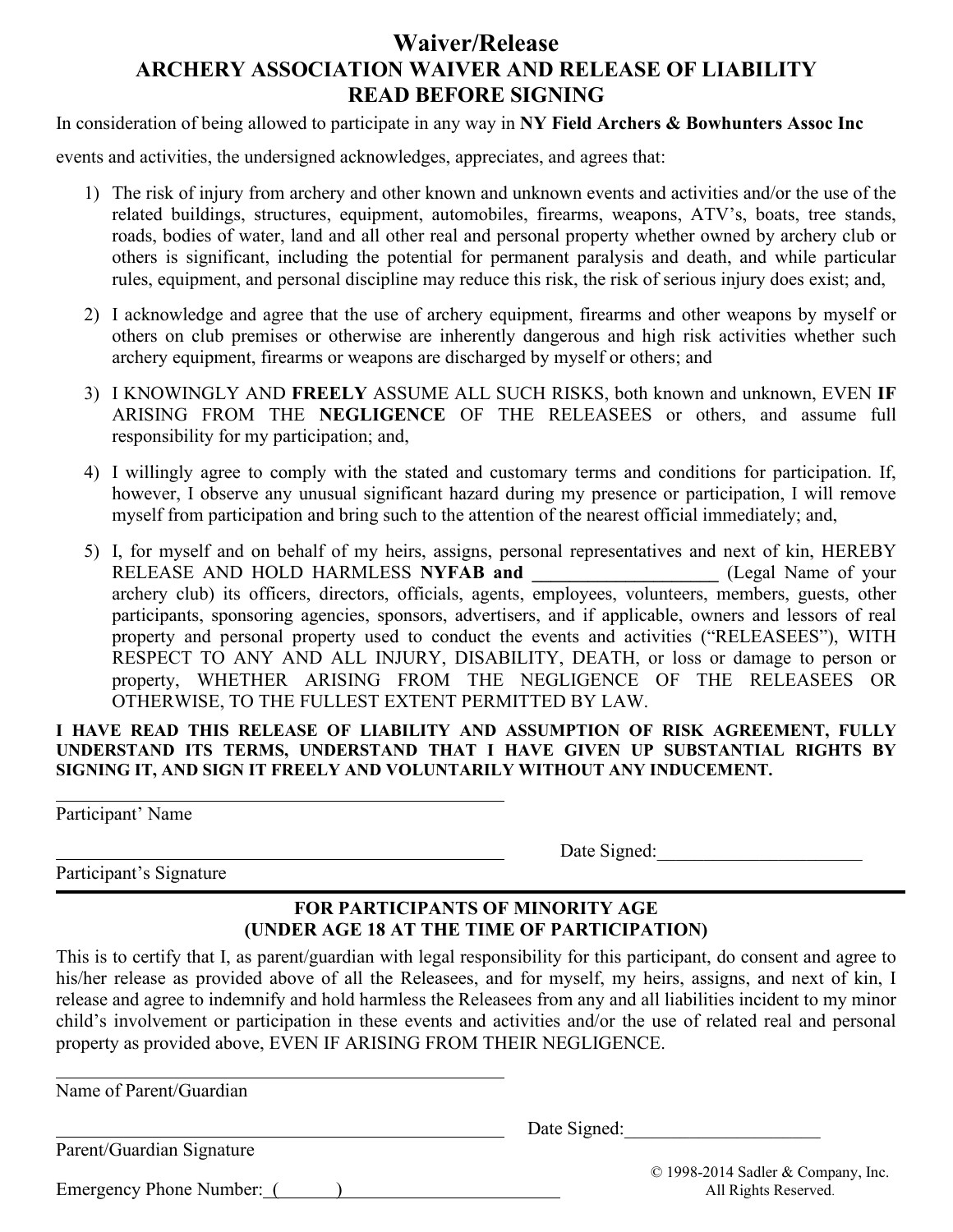## **International Round Format**

- 20 Targets (10 per half)
- 3 arrows per target
- Scoring: 5,4,3 Max score of 15 per target (300 Total). Score x's as tiebreakers
- Pro's score X as a 6
- Yardages per 10 target half :
	- Seniors/ Adult / Young Adult:
		- Small face: 20, 25, 30
		- Medium face: 35, 40, 45, 50
		- Large Face: 55, 60, 65
	- Youth, Novice, & Trad:
		- Small face: 20, 25, 30
		- Medium face: 35, 40, 45, 50
		- Large Face: 40, 45, 50
	- Cub:
		- Small face: 10, 10, 10
		- Medium face: 15, 18, 20, 20
		- Large Face: 20, 25, 30

Each club has the option to shoot this round on an already established field archery course ( just omit the; Foot Shot, 15yd, 45yd walk up, and 80yd), or they may use the practice range and stagger targets or shooting positions appropriately. Distances do not need to be shot in any particular order.

- Number of Medals Awarded per class
	- $\circ$  1-3 Shooters = 1 medal
	- $\circ$  4-6 Shooters = 2 medals
	- $\circ$  7+ Shooters = 3 medals

PLEASE feel free to ask me any questions related to the tournament.

Thank you, Samantha Brenzel *NYFAB Tournament Chairperson*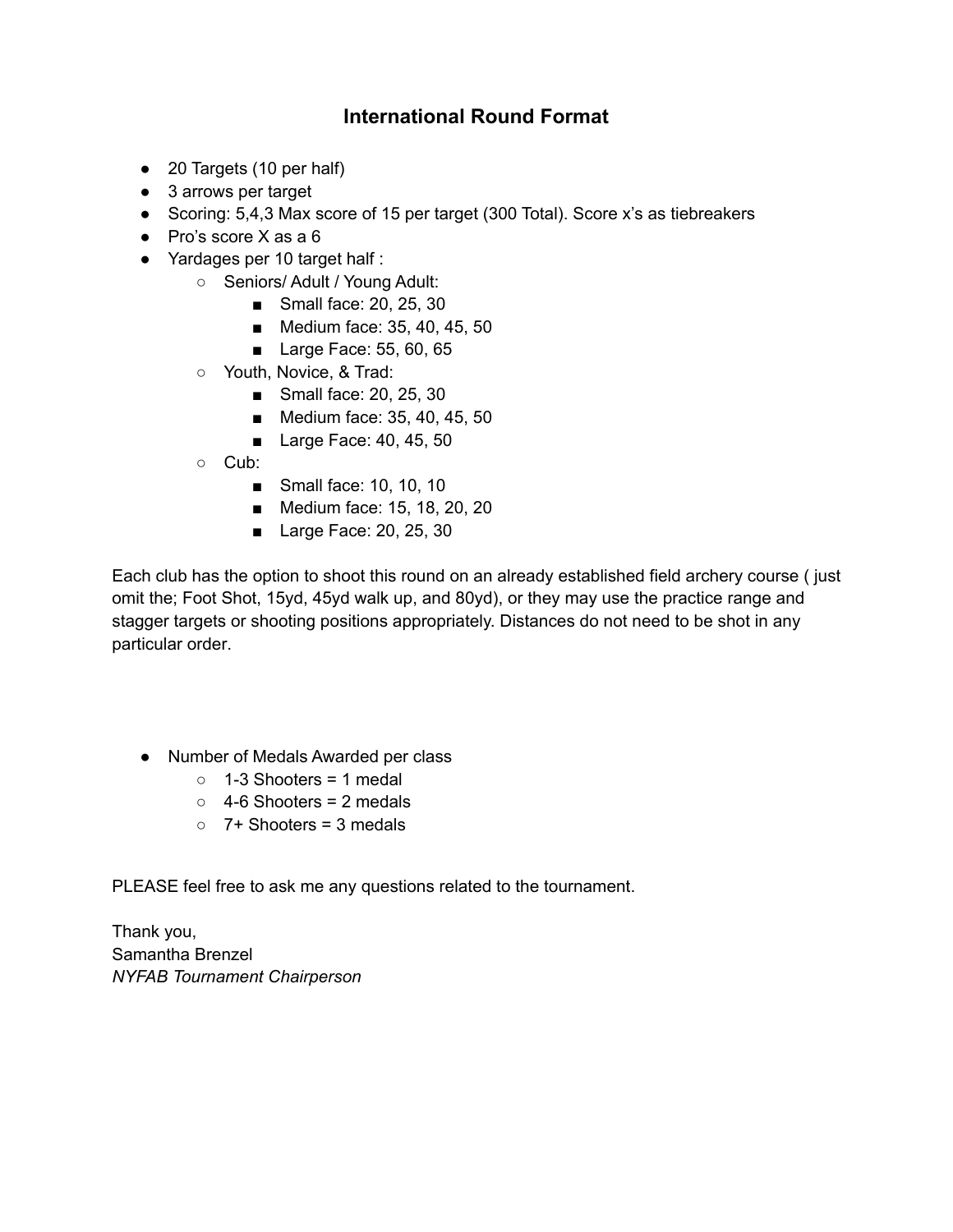#### **NYFAB Triple Crown & Outdoor State Championship**

#### **NFAA International Round Rules**

#### 1. Standard Unit:

1.1 **The NFAA International Round is a 20-target (ten targets per half)** variable distance round

2. Targets:

#### **2.1 Targets shall conform to the specifications of the NFAA Hunter Round.**

2.2 Distance: The distances and corresponding target sizes for the International round are shown in the attached sheet (yellow highlighted). **Targets omitted from the "normal" field round: 80 yard walkup, 45 yard walkup, 15 yard, and ft shot.**

3. Shooting Rules:

#### **3.1 Three arrows are shot at each distance**

3.2 All other rules for shooting the official Field Round shall apply to the International Round

3.3 Three (3) let down rule will be applied per arrow. A fourth let down will be counted as a shot arrow.

- 5. Scoring:
	- 5.1 The scoring on the targets shall be the same as for the Championship Hunter Round.
	- 5.2 Scoring is five points for the white spot, four for center ring, and three for the outer ring.
	- 5.3 In non-Professional Divisions, the X ring is used for tiebreakers only.
	- 5.4 In all Professional Divisions, scoring is 1 bonus point for the X (total 6)

#### **NFAA General Outdoor Shooting Rules**

1. Archers shoot in groups of not less than 3 or more than 6; 4 to be the preferred number. No group of less than 3 shall turn in an official score.

2. By mutual agreement the foursome shall decide which two shall shoot from which side of the shooting stake.

2.1 On targets 1 and 11 the archers shall change their order of shooting. Those who shot first shall shoot last and those who shot last shall shoot first. Those archers who had been shooting from the right side shall shoot from the left side and those who had been shooting from the left side shall shoot from the right side. If you shot bottom targets you will switch to the top and if you shot top you will switch to the bottom.

3. When shooting at butts with multiple target faces, the first 2 shooters will shoot the bottom target faces. When target faces are placed side by side (i.e. 50 cm.) the archer on the left will shoot the left